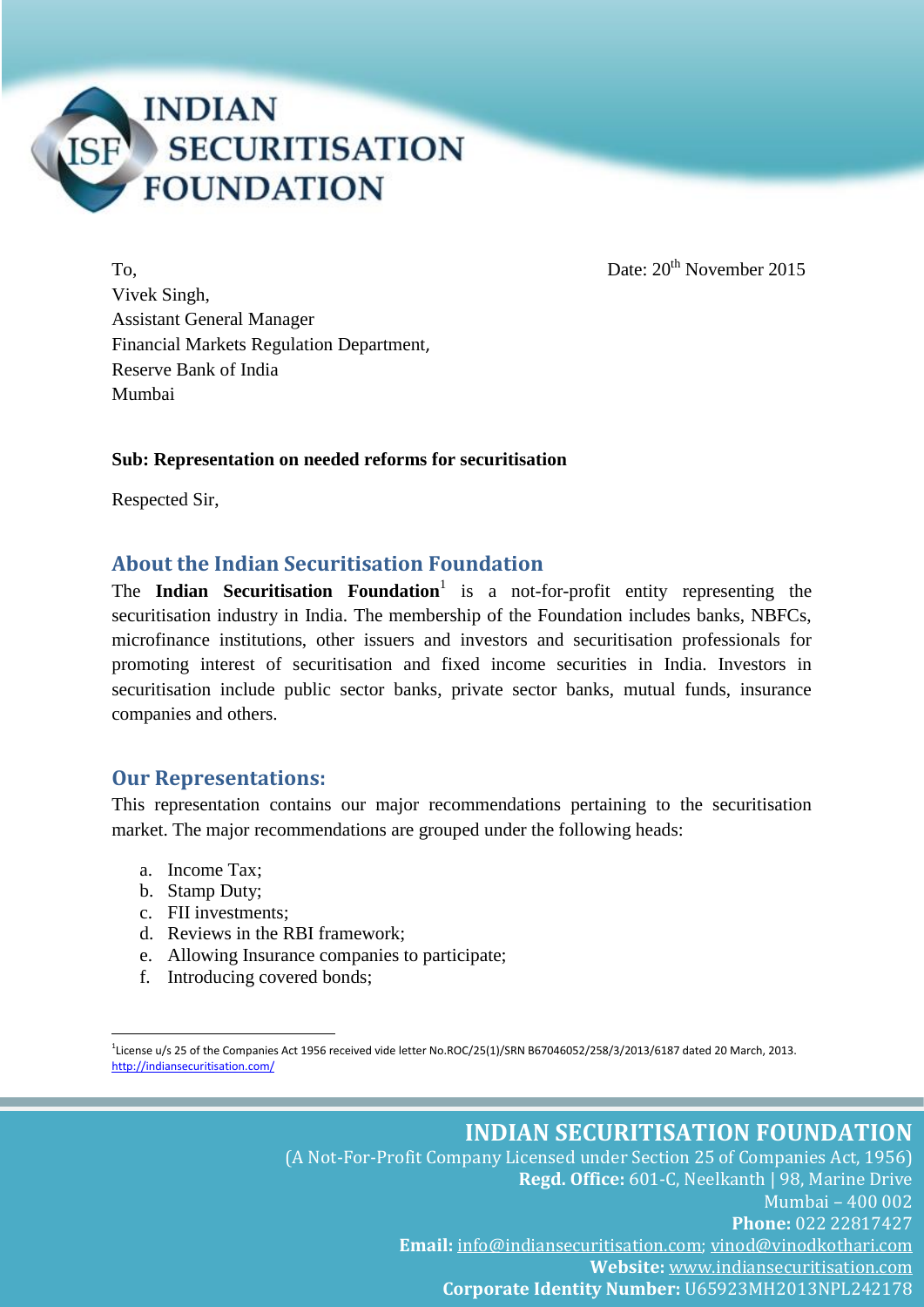#### **Recommendations under the Income Tax Laws:**

The Finance Act 2013, after receiving lots of representations and concerns from the industry, came up with a special tax regime for the securitization trusts. However the element of distribution tax disappointed the industry expectations. Under the present provisions of the Income Tax Act (IT Act), securitization trusts are required to pay tax at the rate of 25% or 30% (depending on the recipient assesse) on the distributed amount.

The distribution tax imposed on securitisation transactions is completely misplaced and has proved counter-productive. There is no need for exemption of investors' income – investors may pay tax on the income distributed by the trust, and the trust may pay tax on income not distributed by it, if any.

The major problems faced by the securitization companies along with our recommendations are tabulated below for reference:

| Sl. | Issues faced by the   Current Provisions                                                        |                                                                                                                                                                     | <b>Recommendations</b>                                                                                                                                                                       |
|-----|-------------------------------------------------------------------------------------------------|---------------------------------------------------------------------------------------------------------------------------------------------------------------------|----------------------------------------------------------------------------------------------------------------------------------------------------------------------------------------------|
| No. | industry                                                                                        |                                                                                                                                                                     |                                                                                                                                                                                              |
| 1.  | of<br>Imposition<br>distribution tax on the<br>distributed amount to<br>the investors.          | distributed<br>Income<br>by<br>the<br>securitization<br>companies<br>are<br>exempt in the hands of the<br>investors.                                                | In compared with other fund<br>structure such as REITs and<br>VCFs/VCUs, the tax should<br>be levied in the hands of the<br>investors and distribution<br>tax should be removed.             |
| 2.  | Special<br>regime<br>tax<br>only<br>two<br>covers<br>categories<br>of<br>securitization trusts. | Under the current tax regime,<br>definition of "securitisation trust"<br>envisages only trusts under the<br>SEBI Regulations or under the<br><b>RBI</b> Guidelines. | The<br>scope of<br>section<br>10(23DA), which exempts<br>the income of securitization<br>trust, should be broaden to<br>cover other categories of<br>trusts as well:<br>Trusts formed in the |
|     |                                                                                                 |                                                                                                                                                                     | a.<br>of<br>context<br>securitisation<br>by<br>HFC's;<br>b. Trusts formed<br>by<br>Asset<br>Reconstruction                                                                                   |

### **INDIAN SECURITISATION FOUNDATION**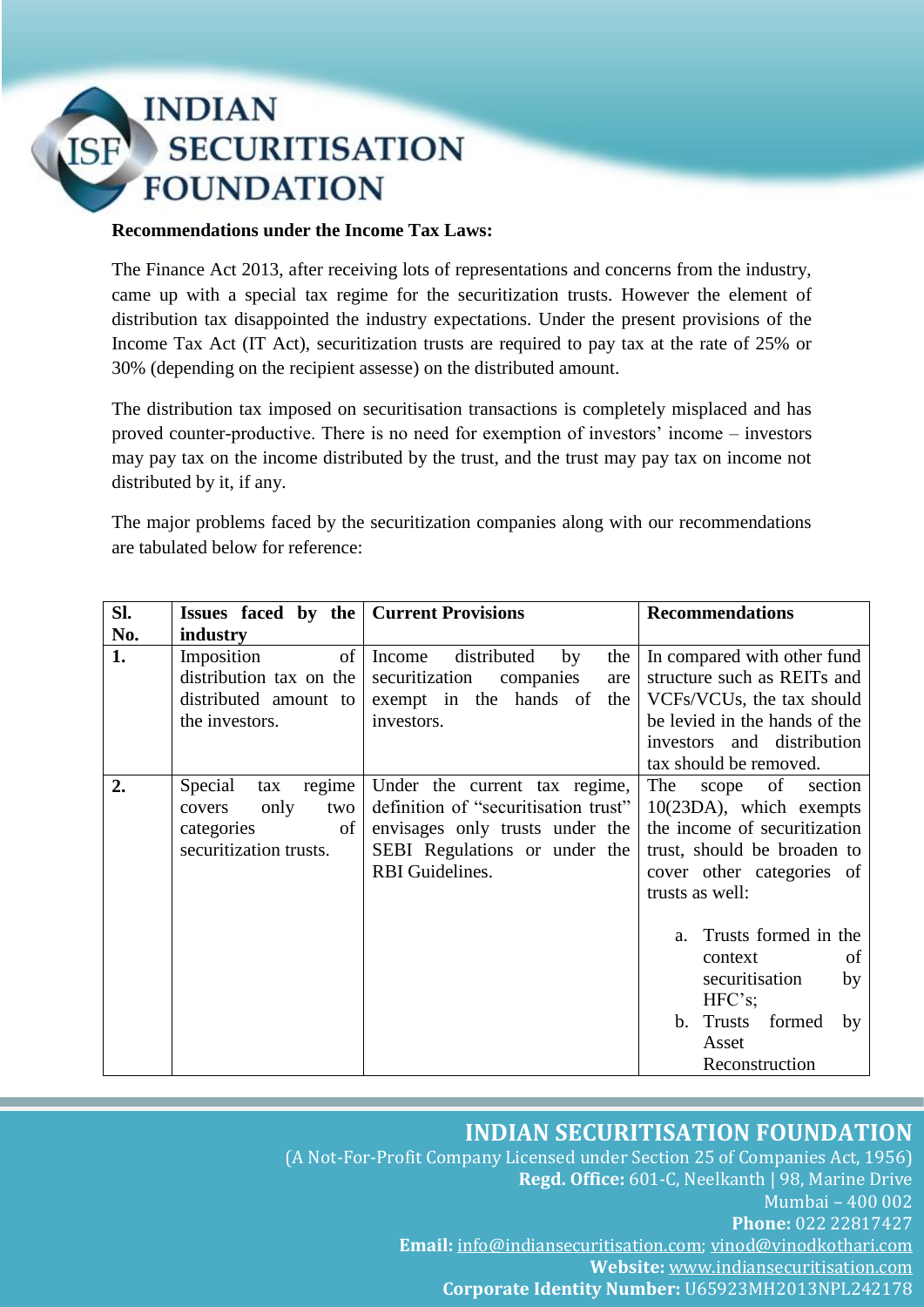|    |                                                                                                                                          |                                                                                                                                                                                                                                                                                                                                                                                                                                  | Companies for the<br>purpose<br>of<br>securitising<br>non-<br>performing<br>assets<br>under<br>the<br><b>SARFAESI Act;</b><br>Trusts<br>formed<br>by<br>$\mathbf{c}$ .<br>(other<br>corporates<br>banks<br>than<br><b>or</b><br>NBFCs)<br>especially<br>in the infrastructure<br>space, that<br>could<br>securitise any other<br>stream of receivables |
|----|------------------------------------------------------------------------------------------------------------------------------------------|----------------------------------------------------------------------------------------------------------------------------------------------------------------------------------------------------------------------------------------------------------------------------------------------------------------------------------------------------------------------------------------------------------------------------------|--------------------------------------------------------------------------------------------------------------------------------------------------------------------------------------------------------------------------------------------------------------------------------------------------------------------------------------------------------|
| 3. | Prevailing<br>uncertainties<br>the<br>on<br>taxation of trusts on<br>the past transactions<br>(i.e. pre special regime<br>announcements) | The<br>special<br>tax<br>regime<br>is<br>applicable for financial year 2014-<br>15<br>onwards.<br><b>Before</b><br>the<br>introduction of special regime the<br>taxation of the SPV / trust issuing<br>PTCs to beneficiaries/ investors,<br>whose shares are determinate, is<br>governed<br>the<br>by<br>general<br>provisions<br>relating<br>to<br>trust<br>taxation under section 61 read<br>with section $161(1)$ of the Act. | In order to remove<br>the<br>uncertainties following are<br>the two options:<br>To<br>provide<br>a.<br>clarifications that the<br>provisions pertaining<br>to section $161(1A)$<br>of the IT Act shall<br>apply<br>to<br>not<br>securitization trusts;<br><b>or</b><br>b. Exemption<br>u/s<br>10(23DA) should be<br>made retrospectively               |
| 4. | Loss of TDS credit as<br>the income accruing to<br>the SPV are subjected<br>to TDS                                                       | Currently the income accruing to<br>the trust are subjected to TDS and<br>the credit portion is not received<br>by the securitization trust.                                                                                                                                                                                                                                                                                     | Specific<br>provision<br>under<br>section 196 of Act should be<br>inserted in order to clarify<br>that any payments to SPV<br>should not be subjected to<br>any TDS                                                                                                                                                                                    |
| 5. | of<br><b>Disallowances</b><br>expenses in the hands<br>of investors                                                                      | As the income received from the<br>securitization trust are exempt in<br>the hands of investors, Section                                                                                                                                                                                                                                                                                                                         | Taxing income in the hands<br>of investors will resolve the<br>same issue                                                                                                                                                                                                                                                                              |

# **INDIAN SECURITISATION FOUNDATION**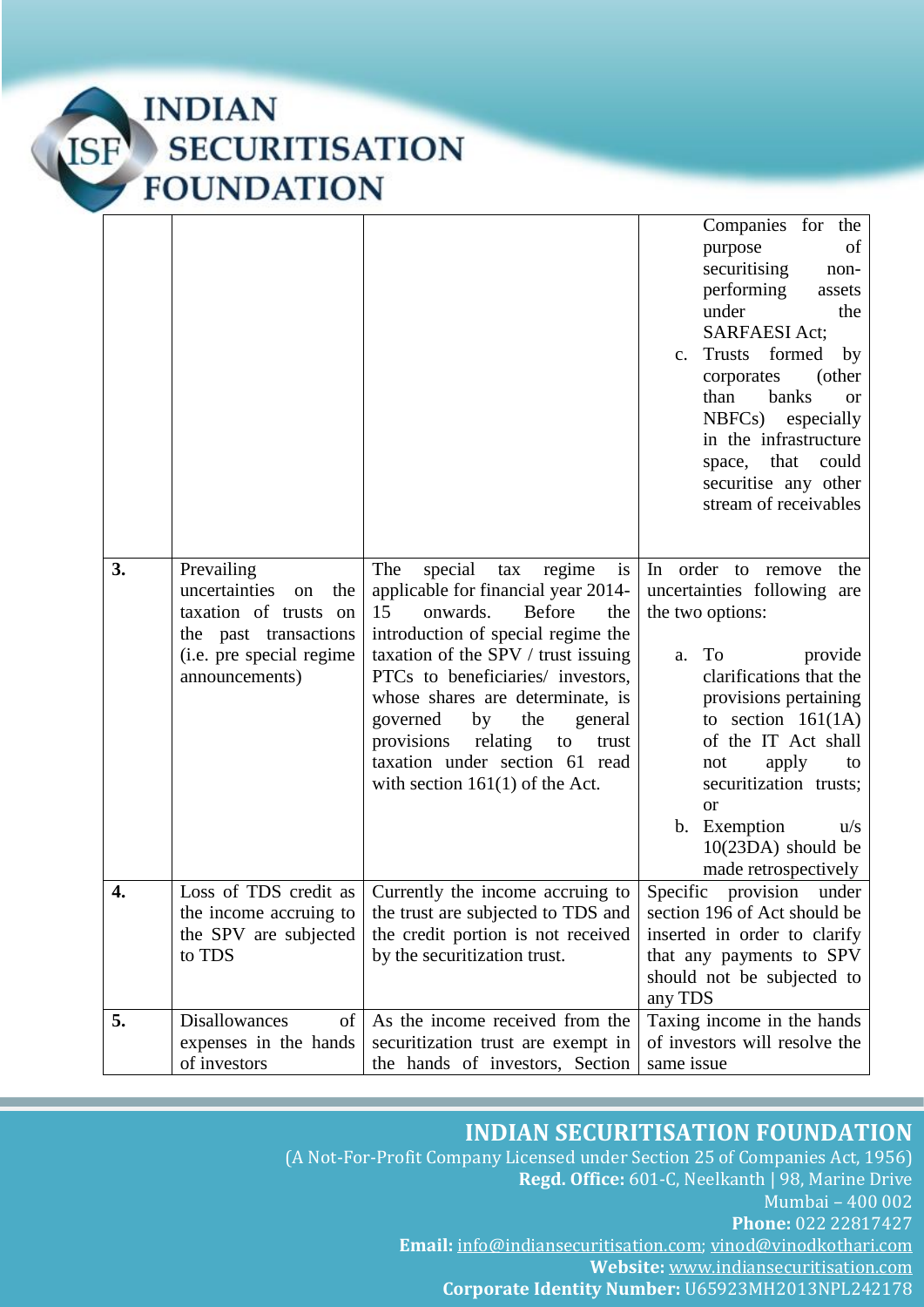| 14A read with Rule 8D will get     |  |
|------------------------------------|--|
| attracted which will disallow the  |  |
| expenses incurred by the investors |  |

#### **Stamp duty**

Stamp duty exemption has been given in case of assignment of receivables to a factor, by amending the Stamp Act. Similar exemption needs to be given by exempting assignment of receivables for the purpose of securitisation to a securitisation trust.

#### **FII investments**

FIIs are currently not permitted to make investments in securitised paper, though they are allowed to invest in security receipts backed by non-performing assets. This is an anomaly and must be removed soonest.

#### **Reviews under RBI framework:**

The RBI guidelines on securitisation, of 2012, were drawn in the backdrop of the global subprime crisis where securitisation and CDOs were seen as a major culprit. That mindset has subsided globally. Therefore, the RBI must review its restrictive guidelines, particularly in respect of the following:

- The MRR requirement of 10% is double of the global benchmark, and is counterproductive.
- Globally, regulations have provided exemption to prime residential mortgage securitisations from the requirement of MRR. With a historical default rate of 0.5%, the need for 10% MRR is abnormal, and has curbed the residential mortgage securitisation market in the country.
- RBI's prohibition on re-securitisation, that is, securitisation of loans/bonds acquired by a financial entity, is curbing the liquidity and activity in the loan market. This was a reaction in the wake of the CDO business, and now that CDOs are making an impressive come-back globally, there is no reason for that prohibition to remain.
- RBI also put a bar on synthetic CLOs. This is also counter productive, and has only contributed to keep the CDS market a non-starter.

#### **INDIAN SECURITISATION FOUNDATION**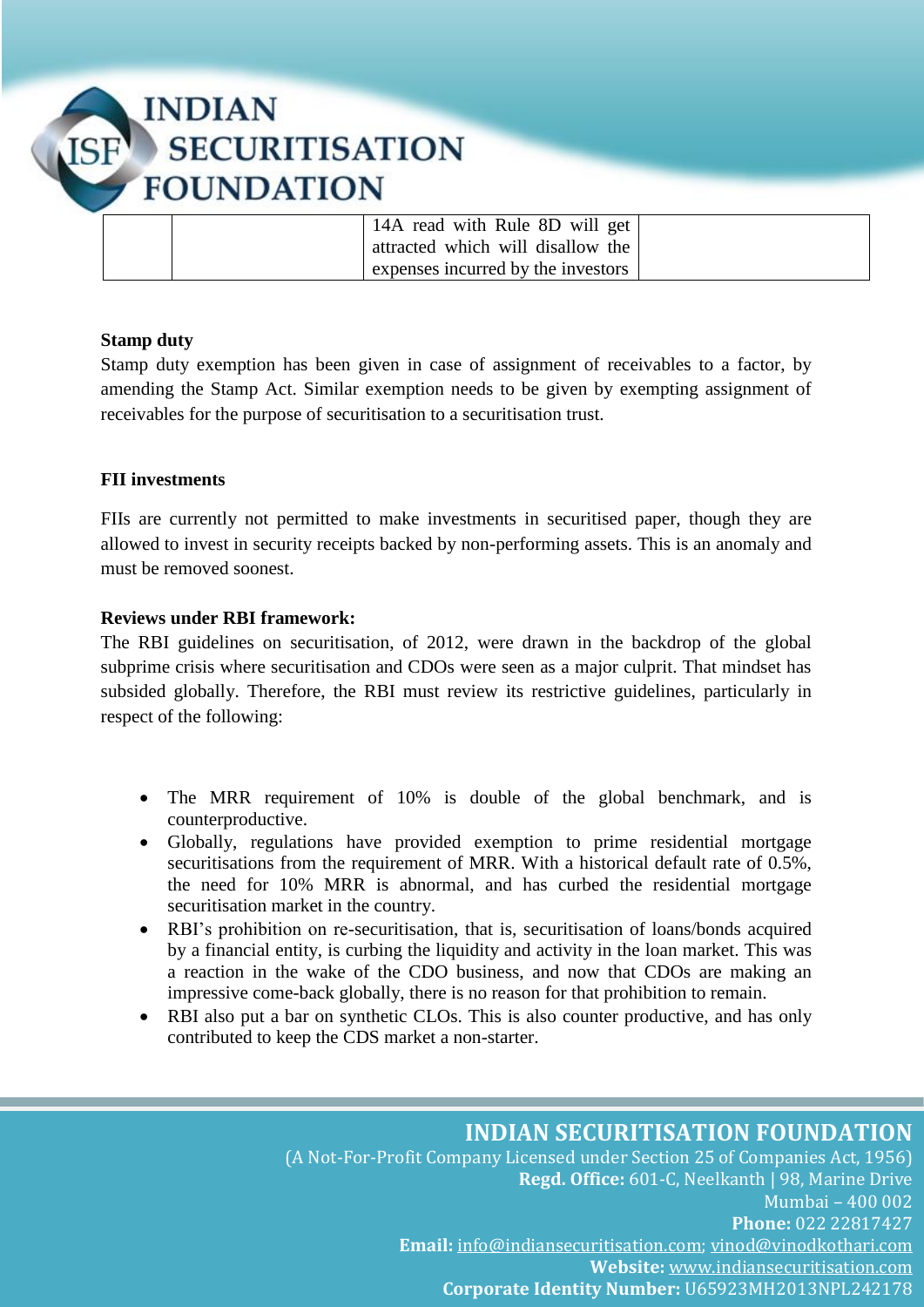In addition to the above, the current market in India is entirely a PTC driven market, whereas globally, securitised instruments include bonds, notes and a variety of fixed coupon instruments. Globally, SPVs are not merely trusts – there are companies, LLPs etc serving as SPVs. While the 2006 securitisation guidelines of the RBI clearly permit SPVs to have any organisational form, the Department of Nonbanking Regulation in the RBI seems to have taken a view that SPV formed as a company will become an NBFC. This view is neither correct, nor desirable.

The RBI has considerably relaxed the ECB framework recently. Since securitised debt instruments are obviously rupee-denominated, at least for the issuer, there is a case for opening up cross border issuance of securitised paper. This is particularly so in case of RMBS transactions which are long-run assets, backed by a strong collateral.

#### **Covered bonds**

Globally, covered bonds are an alternative instrument to securitisation. In India, covered bonds were recommended by way of a comprehensive report of the Working Group appointed by the NHB. However, almost 2 years after the report, no tangible action seems to have happened on this front.

#### **Permitting Insurance Companies to invest in Asset backed Securities**

Based on our understanding of the extant regulations with regard to investments by insurance companies, we humbly submit that currently investment in ABS with underlying assets being housing loans/ infrastructure assets ("*Permitted ABS*") has been permitted to insurers under the IRDA (Investment) (Fifth Amendment) Regulations, 2013. Investment in ABS with other underlying assets (Other ABS) is not expressly permitted.

While the intent of the lawmakers is well placed to allow insurance companies to invest in securitised instruments and other securities for promoting infrastructure and social sector, however the intent could not have been to keep investment in securitised paper limited to securities having underlying assets as housing loans/ infrastructure assets only. As investment in Permitted ABS provides for diversification of investment pool, the rationale for not permitting Other ABS is not understood.

## **Current state of the Indian securitisation market**

We understand that it may be important to provide some quick facts and features of the Indian securitisation market, for the rest of our representation to be better appreciated.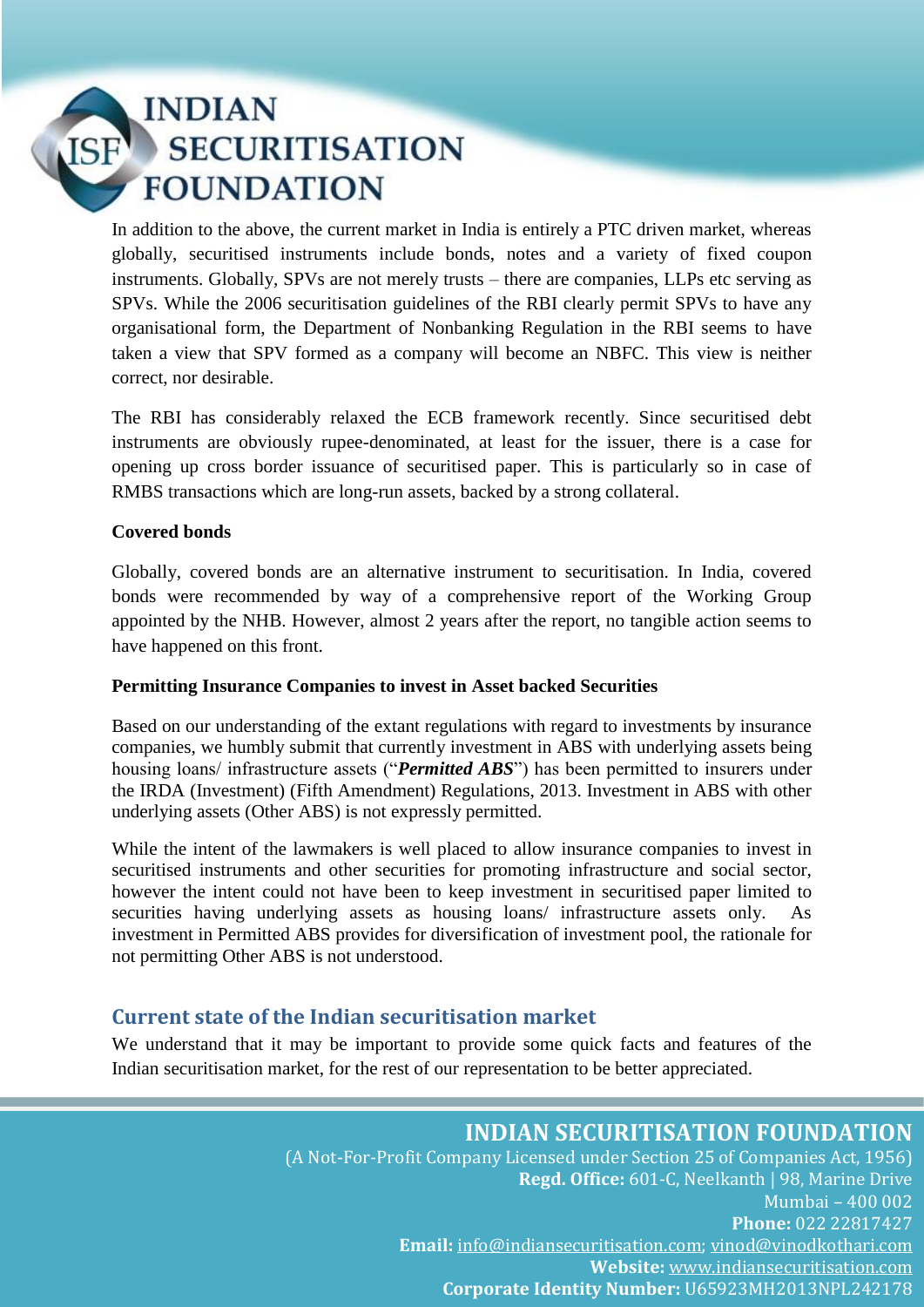- **PSL-driven market**: Strange though it may seem in international context, the securitisation market in India is almost entirely driven by the so-called priority-sectorlending market. Several banks, particularly those not with strong branching, fail to achieve the targets of priority sector lending, and, thus, have to acquire priority-sector loan portfolios from others, primarily NBFCs. Globally, most securitisation transactions happen for economic reasons – the investor is looking at building up a loan//investment book by investing in securitised assets. However, in India, the motive of securitised investments driven by considerations of building an investment or credit portfolio seems largely missing;
- **Direct assignments rule the market:** This is also an aberration in international terms. Globally, whole loan sales, termed as "direct assignment" in Indian parlance, are a distinct segment altogether. There is no "securitisation", that is, transformation of the loans into securities, in case of direct assignments – hence, these transactions are never included in the statistics of securitisation. However, in India, transactions have largely tended to move from securitisation format to direct assignment format, particularly after introduction of distribution tax in 2013;
- **Mutual funds and asset managers shy away from the market:** Mutual funds were significant investors in the securitisation markets till 2011. Investment in securitised debt instruments make eminent sense for a mutual fund, as generally, despite strong ratings and performance, the yields in securitised debt instruments are better than in case of a corporate bond. However, tax disputes were raised by tax officers in Mumbai circa 2011. The contention of the tax officers was that the securitisation SPV was an "association of persons" for tax purposes, and given the fact that the investor in the instrument, being a mutual fund, was not paying tax (mutual funds are exempt from taxes), the SPV was liable to be taxed at maximum marginal rate. On the face of it, if the tax transparent status of the fund was a reason to impose the tax on the SPV, the same is the case with any investment by a mutual fund in a debt security – while the issuer of the security gets a tax deduction, but the fund itself does not pay tax. It is a different issue that there are no clearly defined rules for tax transparency for funds and SPVs in India – however, it is weird to see tax officers trying to take advantage of lack of clarity in the law, particularly when there is no case of a revenue leakage at all. This controversy caused all mutual funds, en masse, to exit from securitisation investments. Unfortunately, though the Income-tax Act was specifically amended in 2013 and the distribution tax provisions are explicitly inapplicable in case of mutual funds, mutual funds have not been investing in securitisation transactions even now. Our interaction with leading fund managers establishes that they will not do so until the pending tax litigation is cleared, as their tax counsel have advised that if they now

### **INDIAN SECURITISATION FOUNDATION**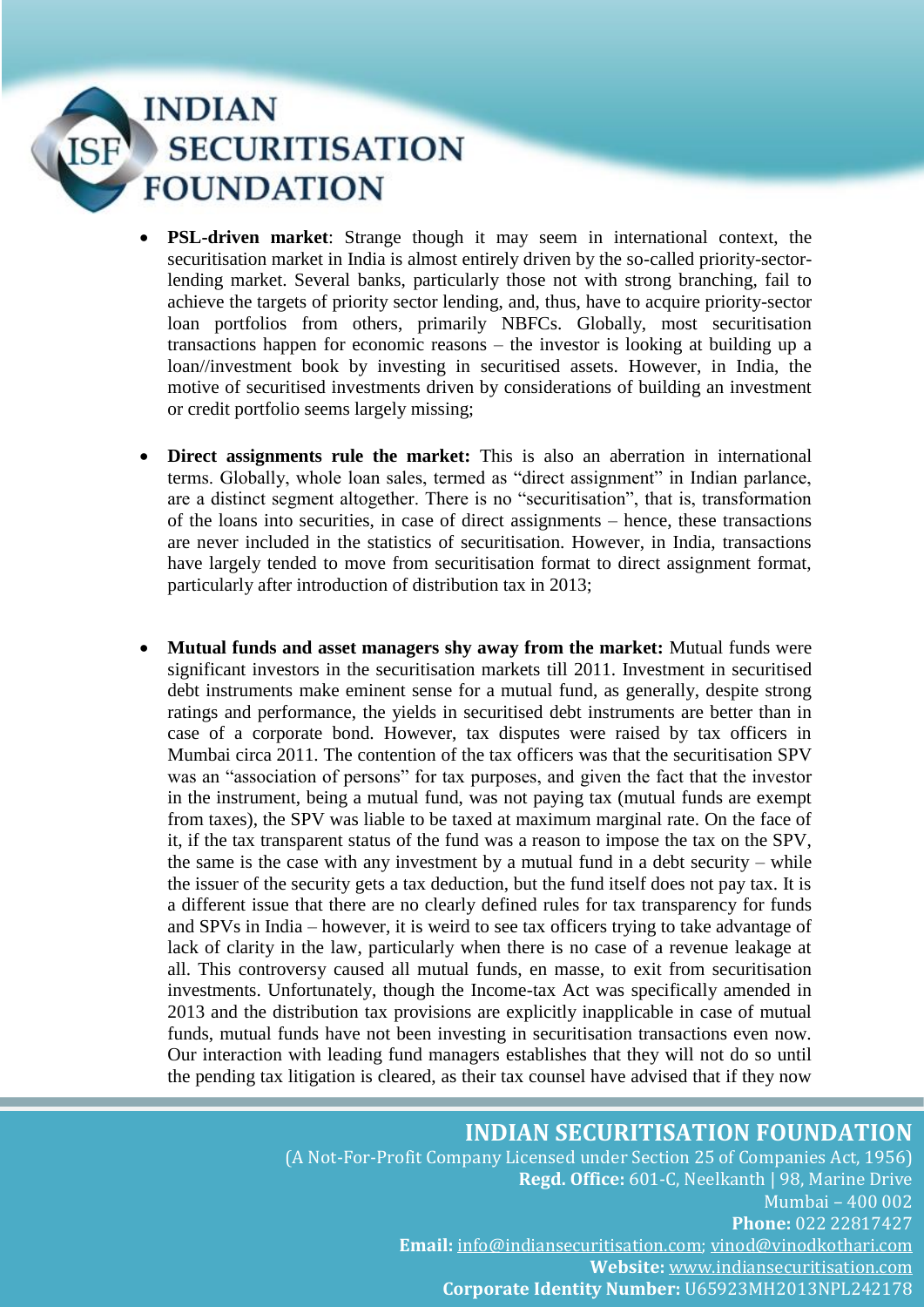take shelter under the explicit exemption available under sec 115TA, they will be implicitly admitting that, for the years when such explicit exemption was not available, their income was indeed liable to tax. The irony is that the investors in the mutual funds have all exited by now; and the tax, at the maximum marginal rate of 30%, is being demanded from the fund managers who earn meagre management fees;

- **Negligible RMBS activity:** While world-over, residential mortgage backed securities (RMBS) account for the largest part of securitisation market, in India, RMBS is negligible. This is despite NHB running a platform for RMBS transactions, on which the last transaction may have happned around 2011. The presence of stamp duty and its inter-state complexities, and the fact that RBI requires a minimum risk retention of 10% whereas the historical default rates of housing finance in India have been within 0.5%, are among reasons to explain the lack of any RMBS activity. Also, perhaps, the fact that most of the larger HFCs in India have a AAA-rating or close thereto may also disincentivise them to search for any rating or cost arbitrage by opting for RMBS funding;
- **Banks absent as sellers:** This is yet another striking feature of the Indian securitisation market – banks are buyers, primarily for their PSL requirements, but banks are not originators or sellers in the market. This is despite the fact the implementation of Basle III poses stiff capital adequacy burden on the banks. The reason may lie either in the too high equity tranche requirements imposed by rating agencies, whereby the possibility of a significant capital relief gets negated, or sheer inertia, since none of the leading PSU banks have securitised any of their assets.
- **Volumes declining over 3 years in a row:** As a combined result of the several regulatory and taxation issues mentioned elsewhere in this Note, securitisation volumes in India have declined over the last 3 years. The subprime crisis did affect investors,in the sense that it did invoke caution, however, the decline in volumes of securitisation has nothing to do with the subprime crisis or investor apathy. It is largely due to the distribution tax, and low incentives to securitise non-priority sector assets due to high MRR requirements.
- **Negligible listed securities:** While SEBI did enact a separate listing window for securitised debt instruments, currently subsumed in the Listing Obligations and Disclosure Requirements Regulations, 2015, there have been only a couple of listed issuances so far. There is, actually, no incentive for listing. Unlike in case of bonds, which become eligible investments for FIIs once they are listed, securitised debt instruments do not apparently qualify as eligible investments for FIIs.

### **INDIAN SECURITISATION FOUNDATION**